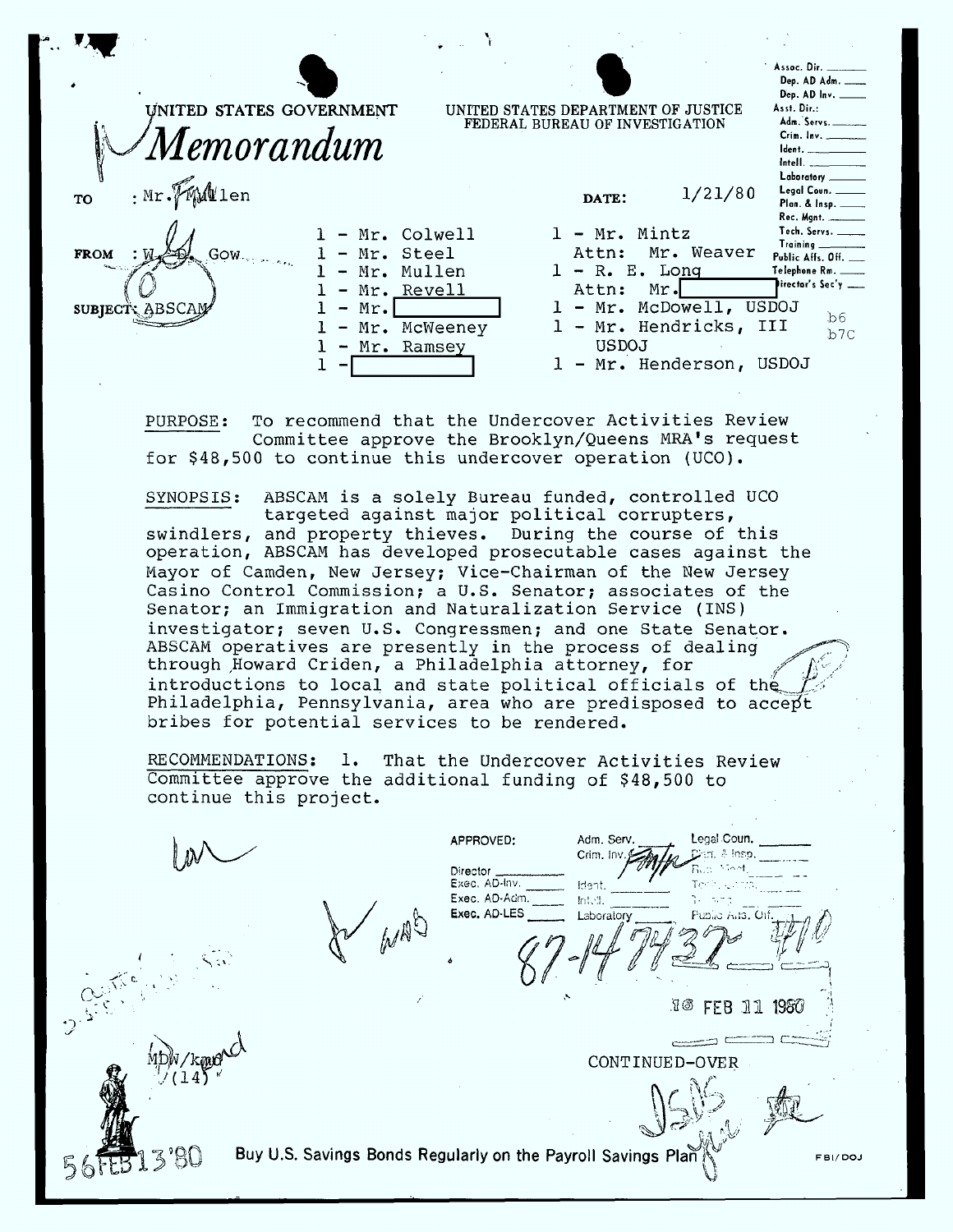Memorandum to Mr. Mullen from W. D. Gow Re: ABSCAM

, ;  $\blacksquare$ ,  $\blacksquare$ 

**Q** 

2. That if this request is approved, Administrative Services Division forward \$48,500 to the Brooklyn/Queens MRA.



DETAILS: ABSCAM is the code name for a UCO which began July 25, 1978 and is being conducted by the Brooklyn/Queens MRA. It has targeted and developed prosecutable Federal cases against Angelo Errichetti, Mayor of Camden, New Jersey; Kenneth McDonald, Vice-Chairman of the New Jersey Casino Control Commission; Harrison Williams, U.S. Senator, New Jersey; Senator Williams' associates, Henry A. Williams, III, Alex Feinberg, and George Katz; INS Investigator Al Alexandro; Michael Ozzie Myers, U.S. Congressman, Philadelphia, Pennsylvania; Raymond F. Lederer, U.S. Congressman, Philadelphia, Pennsylvania; Howard Criden, Philadelphia attorney; Joseph Silvestri, a representative of a number of interests attempting to obtain financing for casi $\,$ gambling projects, Atlantic City, New Jersey; Frank Thompso Jr., U.S. Congressman, New Jersey; John M. Murphy, U.S. Congressman, Staten Island, New York; George W. Jenrette, Jr., U.S. Congressman, South Carolina; Richard Kelly, U.S. Congressman, Holiday, Florida; John P. Murtha, U.S. Congressman, Johnstown, Pennsylvania; and George A. Maressa, New Jersey State Senator.

Undercover Agents (UCA) of ABSCAM through Criden are presently in the process of establishing Yassir Habib's, the Arab principal of the operation, business investments in south Philadelphia. Criden, according to Philadelphia, will, in all probability, produce his law partner who is previously described as a Philadelphia City councilman who "can get things

CONTINUED-OVER

 $-2-$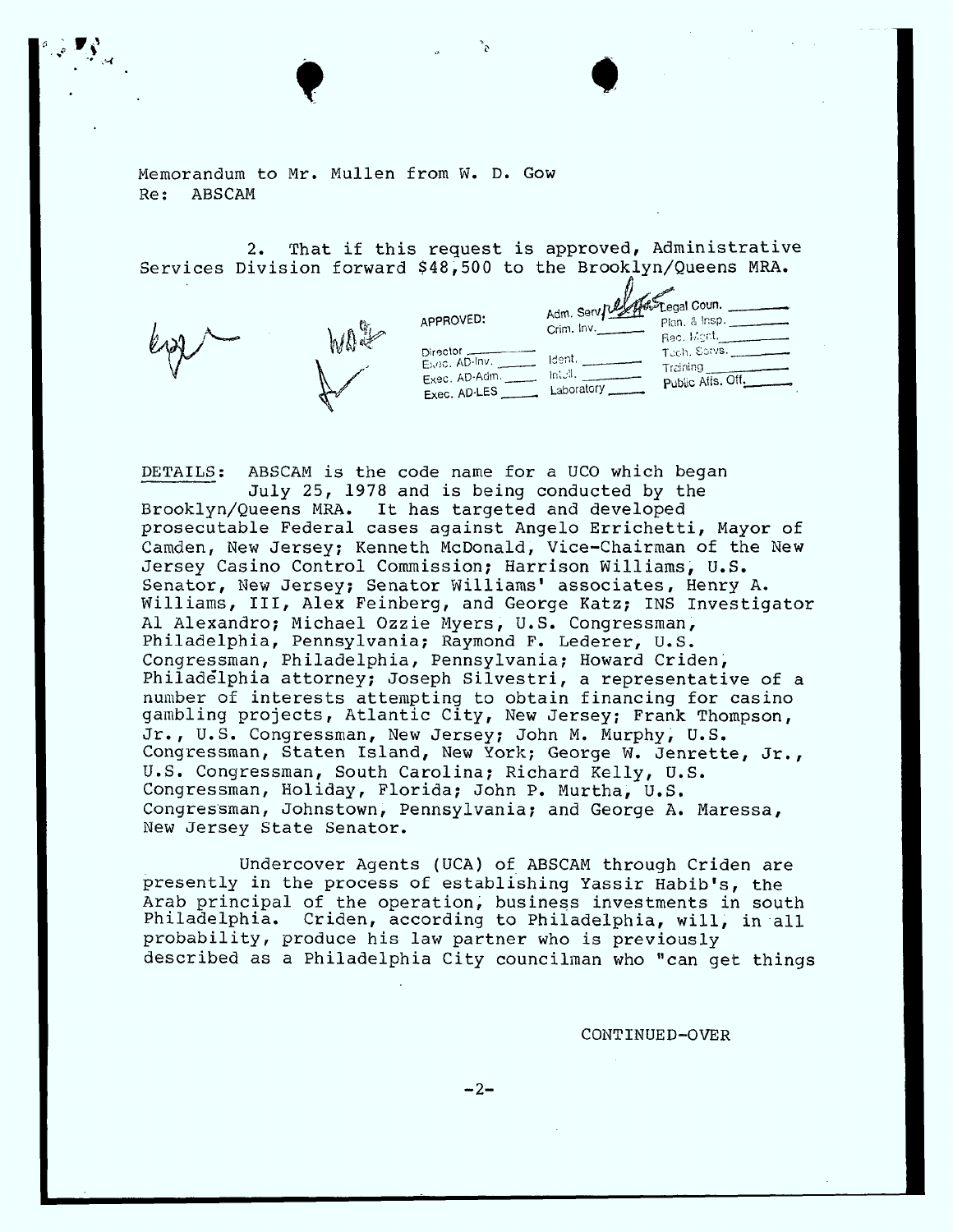Memorandum to Mr. Mullen from W. D. Gow Re: ABSCAM

...,- \_ X. V u 1. **<\_**

//IgV\_!-, **-.**

done" in Philadelphia. Efforts will be made to meet with the influential individuals known to Criden in the city who can handle zoning, licensing, union problems, taxes, etc.

The ABSCAM operation has been highly successful to date, and its future potential, although restrained by a time element, for additional accomplishments remains **high.**

To date, \$216,200 has been utilized for expenditures, and \$427,000 **has** been solely used for bribe money. In order to continue **this** operation, the following refunding authorization **is** requested to the end of March, 1980. It is noted that the request **is** strictly for the normal operating expenses and **does** not include any provisions for payoff money.

| ABSCAM cash as of January 4, 1980: |
|------------------------------------|
| \$6660.57                          |
| 1452.23                            |
| 740.67                             |
|                                    |
|                                    |
| \$8853.47                          |
|                                    |

The following **is a** projection up to March 31, 1980, of **Fixed** Cost Expenditures contracted by Abdul Enterprises, Ltd.:

| Atlantic City Condominium<br>3 months @ \$600.00   | \$1800.00 |            |
|----------------------------------------------------|-----------|------------|
| Asset<br>3 months @ 3,000.00                       | \$9000.00 | b2.<br>b7D |
| Car Rental,<br>3 months @ \$1,779.91               | \$5339.73 |            |
| New York Telephone (Average)<br>3 months @ \$50.00 | \$150.00  |            |

CONTINUED-OVER

 $-3-$